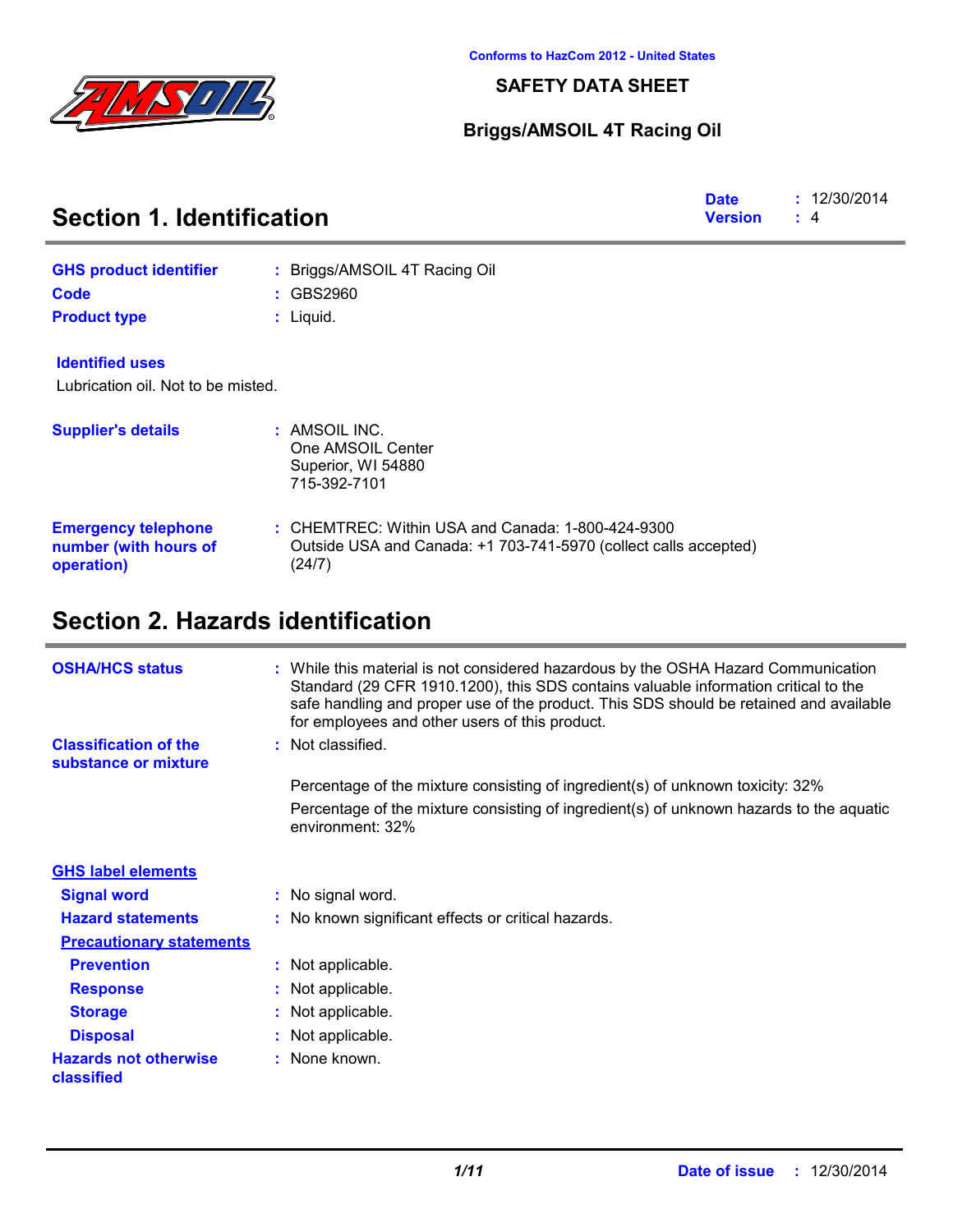### **Section 3. Composition/information on ingredients**

| <b>Substance/mixture</b>                | : Mixture        |
|-----------------------------------------|------------------|
| <b>Other means of</b><br>identification | : Not available. |

| <b>CAS number/other identifiers</b> |                   |
|-------------------------------------|-------------------|
| <b>CAS number</b>                   | : Not applicable. |
| <b>Product code</b>                 | $:$ GBS2960       |
| <b>United States</b>                |                   |

| <b>Ingredient name</b>                                        | l o       | <b>CAS number</b> |
|---------------------------------------------------------------|-----------|-------------------|
| Phosphorodithioic acid, O,O-di-C1-14-alkyl esters, zinc salts | l 1       | 68649-42-3        |
| Cadmium                                                       | $0 - 0.1$ | 7440-43-9         |

Any concentration shown as a range is to protect confidentiality or is due to batch variation.

**There are no additional ingredients present which, within the current knowledge of the supplier and in the concentrations applicable, are classified as hazardous to health or the environment and hence require reporting in this section.**

**Occupational exposure limits, if available, are listed in Section 8.**

### **Section 4. First aid measures**

#### **Description of necessary first aid measures**

| Eye contact                                        | : Immediately flush eyes with plenty of water, occasionally lifting the upper and lower<br>eyelids. Check for and remove any contact lenses. Get medical attention if irritation<br>occurs.                                                                    |
|----------------------------------------------------|----------------------------------------------------------------------------------------------------------------------------------------------------------------------------------------------------------------------------------------------------------------|
| <b>Inhalation</b>                                  | : Remove victim to fresh air and keep at rest in a position comfortable for breathing. Get<br>medical attention if symptoms occur.                                                                                                                             |
| <b>Skin contact</b>                                | : Flush contaminated skin with plenty of water. Get medical attention if symptoms occur.                                                                                                                                                                       |
| <b>Ingestion</b>                                   | : Wash out mouth with water. If material has been swallowed and the exposed person is<br>conscious, give small quantities of water to drink. Do not induce vomiting unless<br>directed to do so by medical personnel. Get medical attention if symptoms occur. |
| Most important symptoms/effects, acute and delayed |                                                                                                                                                                                                                                                                |
| <b>Potential acute health effects</b>              |                                                                                                                                                                                                                                                                |
| <b>Eye contact</b>                                 | : No known significant effects or critical hazards.                                                                                                                                                                                                            |
| <b>Inhalation</b>                                  | : No known significant effects or critical hazards.                                                                                                                                                                                                            |
| <b>Skin contact</b>                                | : No known significant effects or critical hazards.                                                                                                                                                                                                            |
| lagaatina                                          | . No known aignificant offects or exities became                                                                                                                                                                                                               |

#### **Ingestion :** No known significant effects or critical hazards.

### **Over-exposure signs/symptoms**

| <b>Eye contact</b> | : No known significant effects or critical hazards. |
|--------------------|-----------------------------------------------------|
| <b>Inhalation</b>  | : No known significant effects or critical hazards. |

**Skin contact** No known significant effects or critical hazards. **:**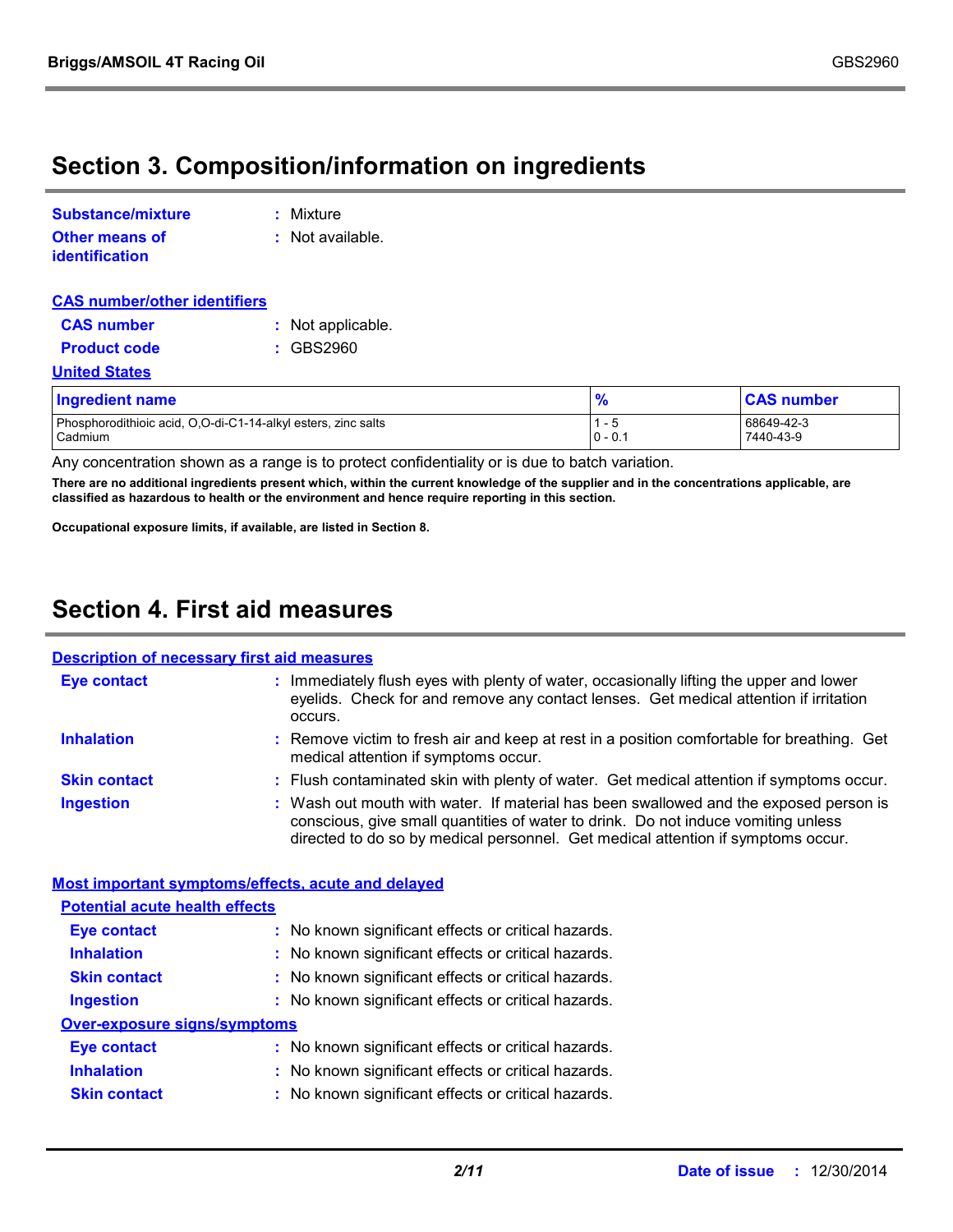| <b>Ingestion</b>                  | : No known significant effects or critical hazards.                                  |
|-----------------------------------|--------------------------------------------------------------------------------------|
|                                   | Indication of immediate medical attention and special treatment needed, if necessary |
| <b>Notes to physician</b>         | : Treat symptomatically.                                                             |
| <b>Specific treatments</b>        | : No specific treatment.                                                             |
| <b>Protection of first-aiders</b> | : No special protection is required.                                                 |
|                                   |                                                                                      |

**See toxicological information (Section 11)**

### **Section 5. Fire-fighting measures**

| <b>Extinguishing media</b>                               |                                                                                                                                                                        |
|----------------------------------------------------------|------------------------------------------------------------------------------------------------------------------------------------------------------------------------|
| <b>Suitable extinguishing</b><br>media                   | : Use an extinguishing agent suitable for the surrounding fire.                                                                                                        |
| <b>Unsuitable extinguishing</b><br>media                 | $:$ None known.                                                                                                                                                        |
| <b>Specific hazards arising</b><br>from the chemical     | : No specific fire or explosion hazard.                                                                                                                                |
| <b>Hazardous thermal</b><br>decomposition products       | : No specific data.                                                                                                                                                    |
| <b>Special protective actions</b><br>for fire-fighters   | : No special protection is required.                                                                                                                                   |
| <b>Special protective</b><br>equipment for fire-fighters | Fire-fighters should wear appropriate protective equipment and self-contained breathing<br>apparatus (SCBA) with a full face-piece operated in positive pressure mode. |

### **Section 6. Accidental release measures**

| <b>Personal precautions, protective equipment and emergency procedures</b> |  |                                                                                                                                                                                                                                 |  |
|----------------------------------------------------------------------------|--|---------------------------------------------------------------------------------------------------------------------------------------------------------------------------------------------------------------------------------|--|
| For non-emergency<br>personnel                                             |  | : Put on appropriate personal protective equipment.                                                                                                                                                                             |  |
| <b>For emergency responders :</b>                                          |  | If specialised clothing is required to deal with the spillage, take note of any information<br>in Section 8 on suitable and unsuitable materials. See also the information in "For non-<br>emergency personnel".                |  |
| <b>Environmental precautions</b>                                           |  | : Avoid dispersal of spilled material and runoff and contact with soil, waterways, drains<br>and sewers. Inform the relevant authorities if the product has caused environmental<br>pollution (sewers, waterways, soil or air). |  |

**Methods and materials for containment and cleaning up**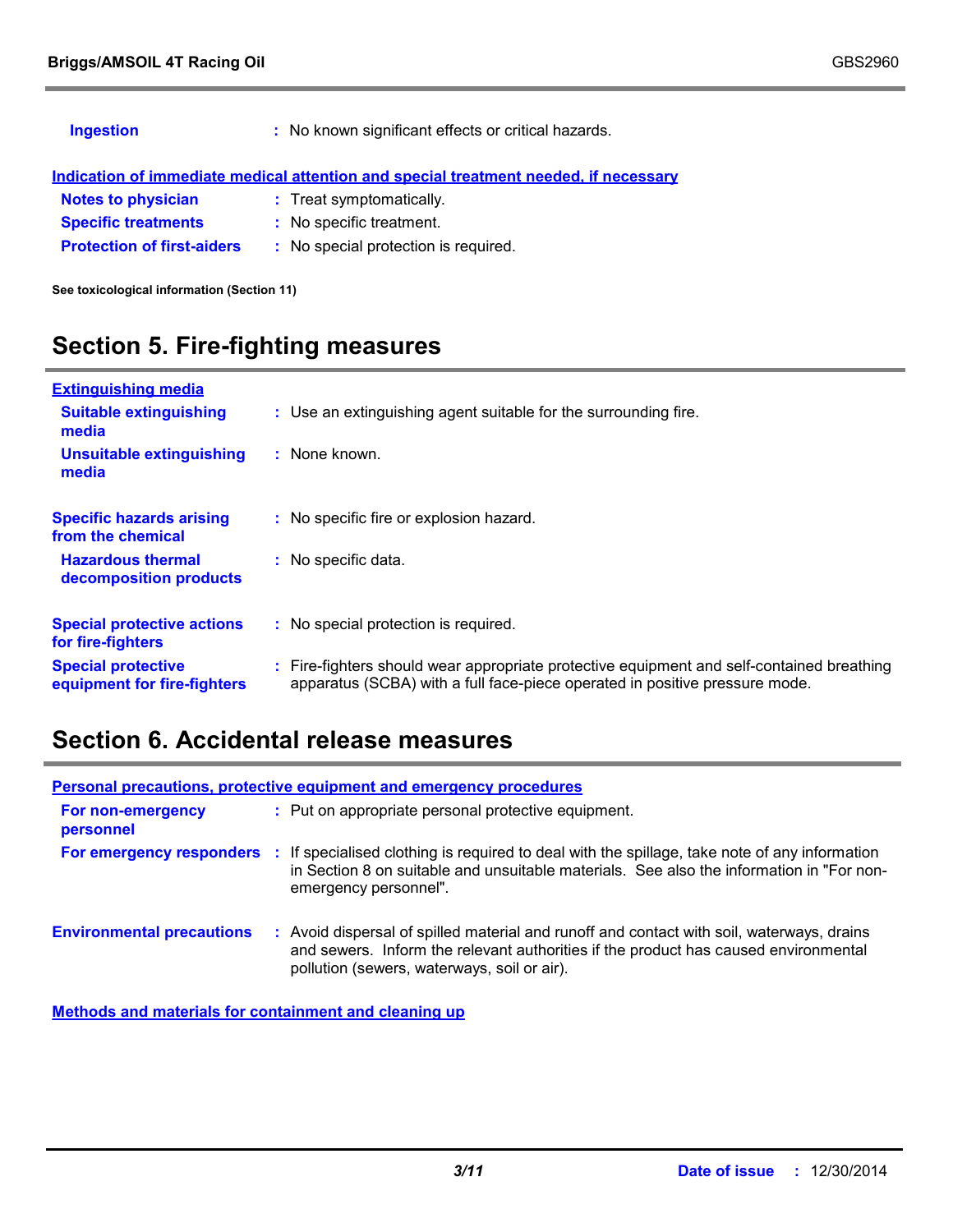**Spill** Stop leak if without risk. Move containers from spill area. Prevent entry into sewers, water courses, basements or confined areas. Wash spillages into an effluent treatment plant or proceed as follows. Contain and collect spillage with non-combustible, absorbent material e.g. sand, earth, vermiculite or diatomaceous earth and place in container for disposal according to local regulations (see Section 13). Dispose via a licensed waste disposal contractor. Note: see Section 1 for emergency contact information and Section 13 for waste disposal.

### **Section 7. Handling and storage**

| <b>Precautions for safe handling</b>                                      |    |                                                                                                                                                                                                                                                                                                                                                                                                                                                                                                             |
|---------------------------------------------------------------------------|----|-------------------------------------------------------------------------------------------------------------------------------------------------------------------------------------------------------------------------------------------------------------------------------------------------------------------------------------------------------------------------------------------------------------------------------------------------------------------------------------------------------------|
| <b>Protective measures</b>                                                |    | : Put on appropriate personal protective equipment (see Section 8). Avoid contact with<br>used product. Do not reuse container.                                                                                                                                                                                                                                                                                                                                                                             |
| <b>Advice on general</b><br>occupational hygiene                          |    | : Eating, drinking and smoking should be prohibited in areas where this material is<br>handled, stored and processed. Workers should wash hands and face before eating,<br>drinking and smoking. See also Section 8 for additional information on hygiene<br>measures.                                                                                                                                                                                                                                      |
| <b>Conditions for safe storage,</b><br>including any<br>incompatibilities | ÷. | Store in accordance with local regulations. Store in original container protected from<br>direct sunlight in a dry, cool and well-ventilated area, away from incompatible materials<br>(see Section 10) and food and drink. Keep container tightly closed and sealed until<br>ready for use. Containers that have been opened must be carefully resealed and kept<br>upright to prevent leakage. Do not store in unlabeled containers. Use appropriate<br>containment to avoid environmental contamination. |

### **Section 8. Exposure controls/personal protection**

#### **Control parameters**

#### **Occupational exposure limits**

| <b>Ingredient name</b> | <b>Exposure limits</b>                                                                                                                                                                                                                                                                                                                                                                                                                                                                                   |
|------------------------|----------------------------------------------------------------------------------------------------------------------------------------------------------------------------------------------------------------------------------------------------------------------------------------------------------------------------------------------------------------------------------------------------------------------------------------------------------------------------------------------------------|
| Cadmium                | OSHA PEL Z2 (United States, 2/2013).<br>TWA: 0.2 mg/m <sup>3</sup> 8 hours. Form: Dust<br>CEIL: 0.6 mg/m <sup>3</sup> Form: Dust<br>CEIL: 0.3 mg/m <sup>3</sup> Form: Fume<br>TWA: 0.1 mg/m <sup>3</sup> 8 hours. Form: Fume<br>ACGIH TLV (United States, 6/2013).<br>TWA: 0.01 mg/m <sup>3</sup> , (as Cd) 8 hours. Form: Inhalable fraction<br>TWA: 0.002 mg/m <sup>3</sup> , (as Cd) 8 hours. Form: Respirable fraction<br>OSHA PEL (United States, 2/2013).<br>TWA: $5 \mu q/m^3$ , (as Cd) 8 hours. |

**Under conditions which may generate mists, the following additional exposure limits are recommended: ACGIH TLV TWA: 5 mg/m³ ; STEL: 10 mg/m³.**

| <b>Appropriate engineering</b> | : Good general ventilation should be sufficient to control worker exposure to airborne |
|--------------------------------|----------------------------------------------------------------------------------------|
| <b>controls</b>                | contaminants.                                                                          |
| <b>Environmental exposure</b>  | : Emissions from ventilation or work process equipment should be checked to ensure     |
| <b>controls</b>                | they comply with the requirements of environmental protection legislation.             |

**Individual protection measures**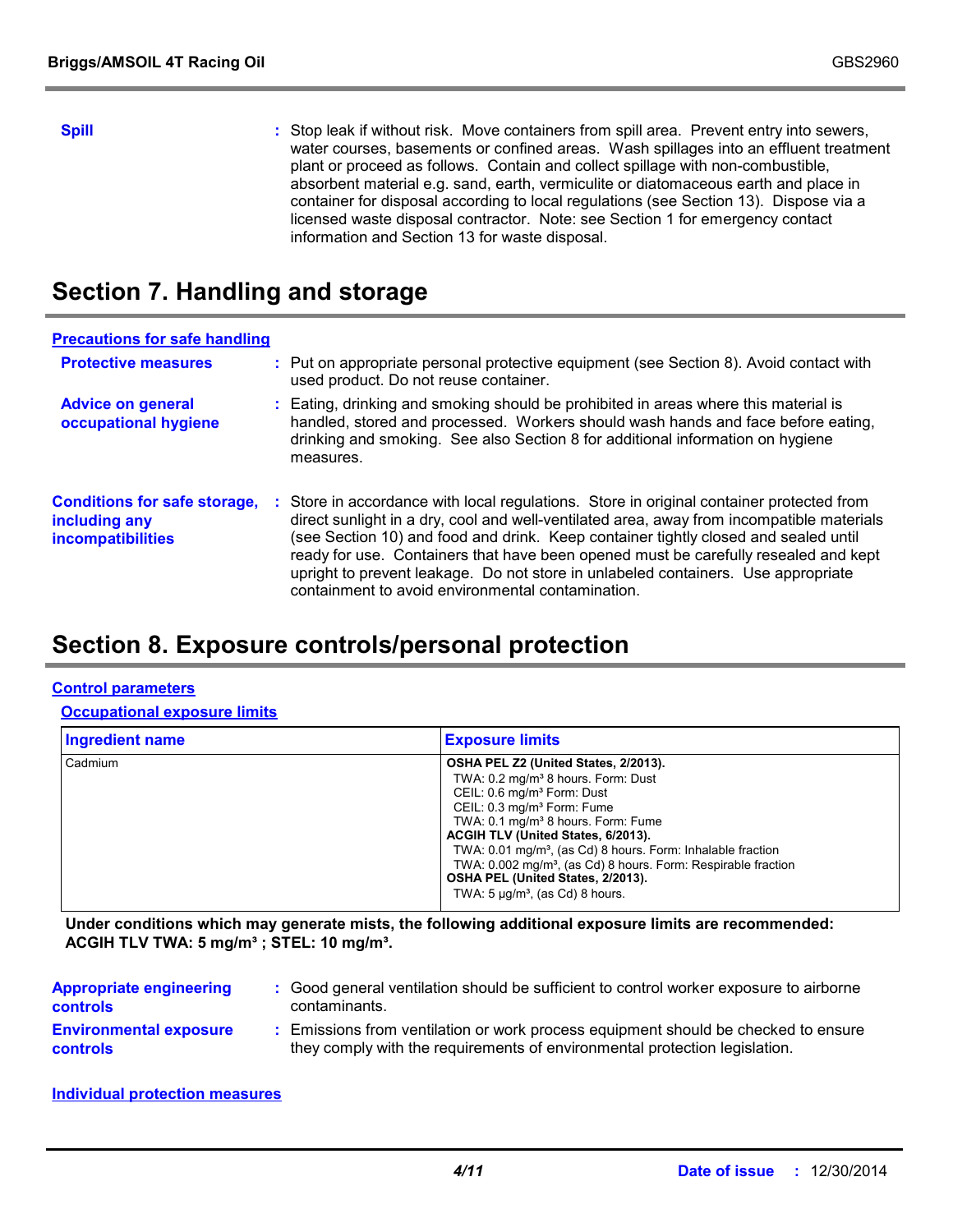| <b>Hygiene measures</b>       | : Wash hands, forearms and face thoroughly after handling chemical products, before                                                                                                                                                                                                                                             |
|-------------------------------|---------------------------------------------------------------------------------------------------------------------------------------------------------------------------------------------------------------------------------------------------------------------------------------------------------------------------------|
|                               | eating, smoking and using the lavatory and at the end of the working period. Ensure<br>that eyewash stations and safety showers are close to the workstation location.                                                                                                                                                          |
| <b>Eye/face protection</b>    | : Safety eyewear complying with an approved standard should be used when a risk<br>assessment indicates this is necessary to avoid exposure to liquid splashes, mists,<br>gases or dusts.                                                                                                                                       |
| <b>Skin protection</b>        |                                                                                                                                                                                                                                                                                                                                 |
| <b>Hand protection</b>        | : Chemical-resistant, impervious gloves complying with an approved standard should be<br>worn at all times when handling chemical products if a risk assessment indicates this is<br>necessary.                                                                                                                                 |
| <b>Body protection</b>        | : Personal protective equipment for the body should be selected based on the task being<br>performed and the risks involved and should be approved by a specialist before<br>handling this product.                                                                                                                             |
| <b>Other skin protection</b>  | : Appropriate footwear and any additional skin protection measures should be selected<br>based on the task being performed and the risks involved and should be approved by a<br>specialist before handling this product.                                                                                                       |
| <b>Respiratory protection</b> | : Use a properly fitted, air-purifying or supplied air respirator complying with an approved<br>standard if a risk assessment indicates this is necessary. Respirator selection must be<br>based on known or anticipated exposure levels, the hazards of the product and the safe<br>working limits of the selected respirator. |

## **Section 9. Physical and chemical properties**

| <b>Appearance</b>                                 |                                                                                                                                   |
|---------------------------------------------------|-----------------------------------------------------------------------------------------------------------------------------------|
| <b>Physical state</b>                             | : Liquid. [Fluid.]                                                                                                                |
| <b>Color</b>                                      | $:$ Red.                                                                                                                          |
| <b>Odor</b>                                       | : Mild hydrocarbon.                                                                                                               |
| <b>Odor threshold</b>                             | : Not available.                                                                                                                  |
| pH                                                | : Not available.                                                                                                                  |
| <b>Melting point / Pour point</b>                 | : $-46^{\circ}$ C ( $-50.8^{\circ}$ F)                                                                                            |
| <b>Boiling point</b>                              | : Not available.                                                                                                                  |
| <b>Flash point</b>                                | Open cup: 226°C (438.8°F) [Cleveland.]                                                                                            |
| <b>Evaporation rate</b>                           | $:$ Not available.                                                                                                                |
| <b>Flammability (solid, gas)</b>                  | : Not available.                                                                                                                  |
| Lower and upper explosive<br>(flammable) limits   | : Not available.                                                                                                                  |
| <b>Vapor pressure</b>                             | : Not available.                                                                                                                  |
| <b>Vapor density</b>                              | Not available.                                                                                                                    |
| <b>Relative density</b>                           | 0.9059<br>÷.                                                                                                                      |
| <b>Solubility</b>                                 | : Not available.                                                                                                                  |
| <b>Partition coefficient: n-</b><br>octanol/water | : Not available.                                                                                                                  |
| <b>Auto-ignition temperature</b>                  | $:$ Not available.                                                                                                                |
| <b>Decomposition temperature</b>                  | : Not available.                                                                                                                  |
| <b>Viscosity</b>                                  | : Kinematic: $0.116 \text{ cm}^2/\text{s}$ (11.6 cSt) (100 $^{\circ}$ C)<br>Kinematic: 0.722 cm <sup>2</sup> /s (72.2 cSt) (40°C) |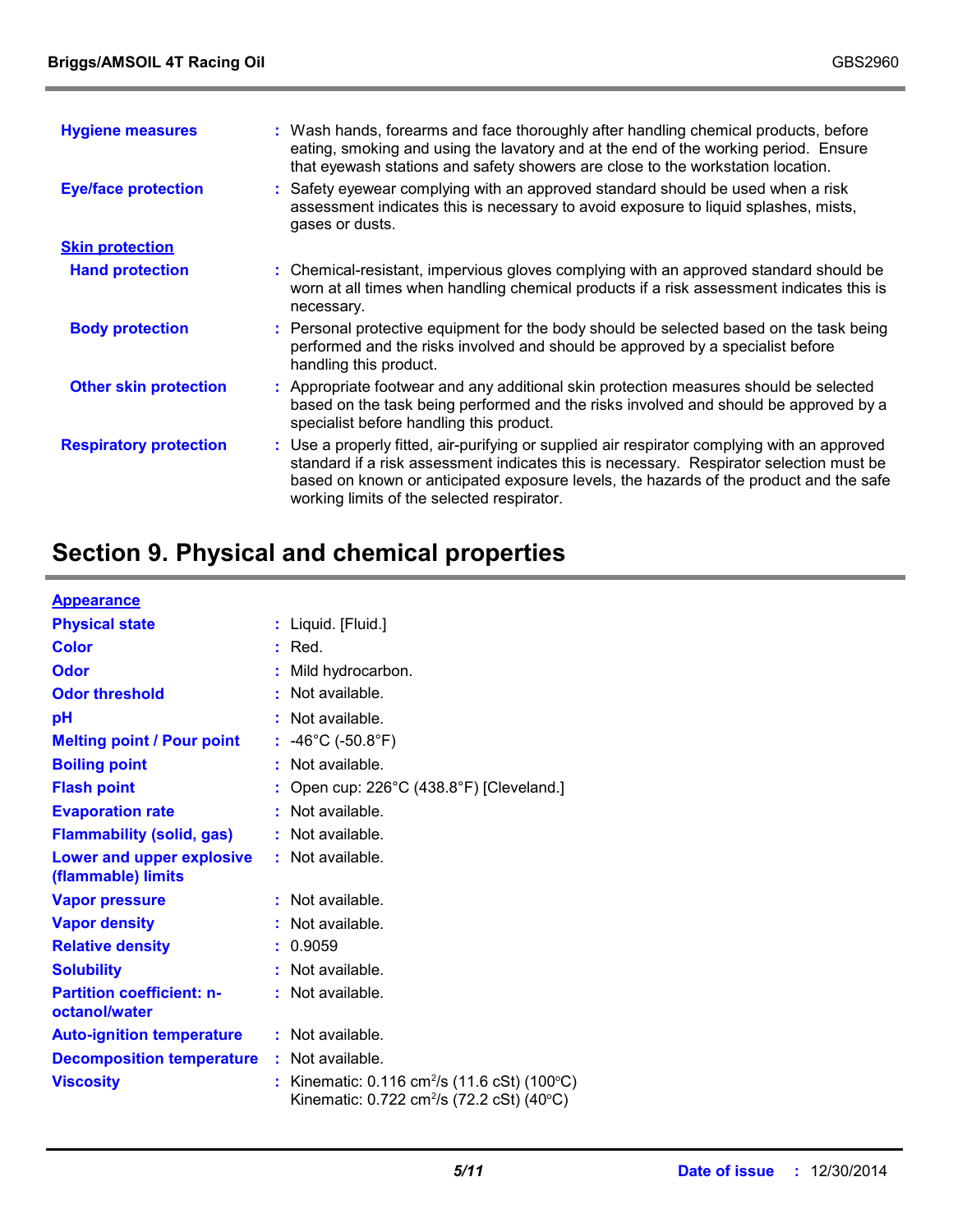### **Section 10. Stability and reactivity**

| <b>Reactivity</b>                            | : No specific test data related to reactivity available for this product or its ingredients.              |
|----------------------------------------------|-----------------------------------------------------------------------------------------------------------|
| <b>Chemical stability</b>                    | : The product is stable.                                                                                  |
| <b>Possibility of hazardous</b><br>reactions | : Under normal conditions of storage and use, hazardous reactions will not occur.                         |
| <b>Conditions to avoid</b>                   | : No specific data.                                                                                       |
| <b>Incompatible materials</b>                | : Reactive or incompatible with the following materials: oxidizing materials.                             |
| <b>Hazardous decomposition</b><br>products   | : Under normal conditions of storage and use, hazardous decomposition products should<br>not be produced. |

### **Section 11. Toxicological information**

#### **Information on toxicological effects**

#### **Acute toxicity**

| <b>Product/ingredient name</b> | <b>Result</b> | <b>Species</b> | <b>Dose</b> | <b>Exposure</b> |
|--------------------------------|---------------|----------------|-------------|-----------------|
| Cadmium                        | LD50 Oral     | Rat            | 2330 mg/kg  |                 |

#### **Irritation/Corrosion**

There is no data available.

#### **Sensitization**

There is no data available.

#### **Carcinogenicity**

There is no data available.

#### **Specific target organ toxicity (single exposure)**

There is no data available.

**Specific target organ toxicity (repeated exposure)**

| <b>Name</b>    | <b>Category</b> | <b>Route of</b><br>exposure | <b>Target organs</b> |
|----------------|-----------------|-----------------------------|----------------------|
| <b>Cadmium</b> | Category 1      | Not determined              | Not determined       |

#### **Aspiration hazard**

There is no data available.

#### **Information on the likely :** Dermal contact. Eye contact. Inhalation. Ingestion.

**routes of exposure**

**Potential acute health effects**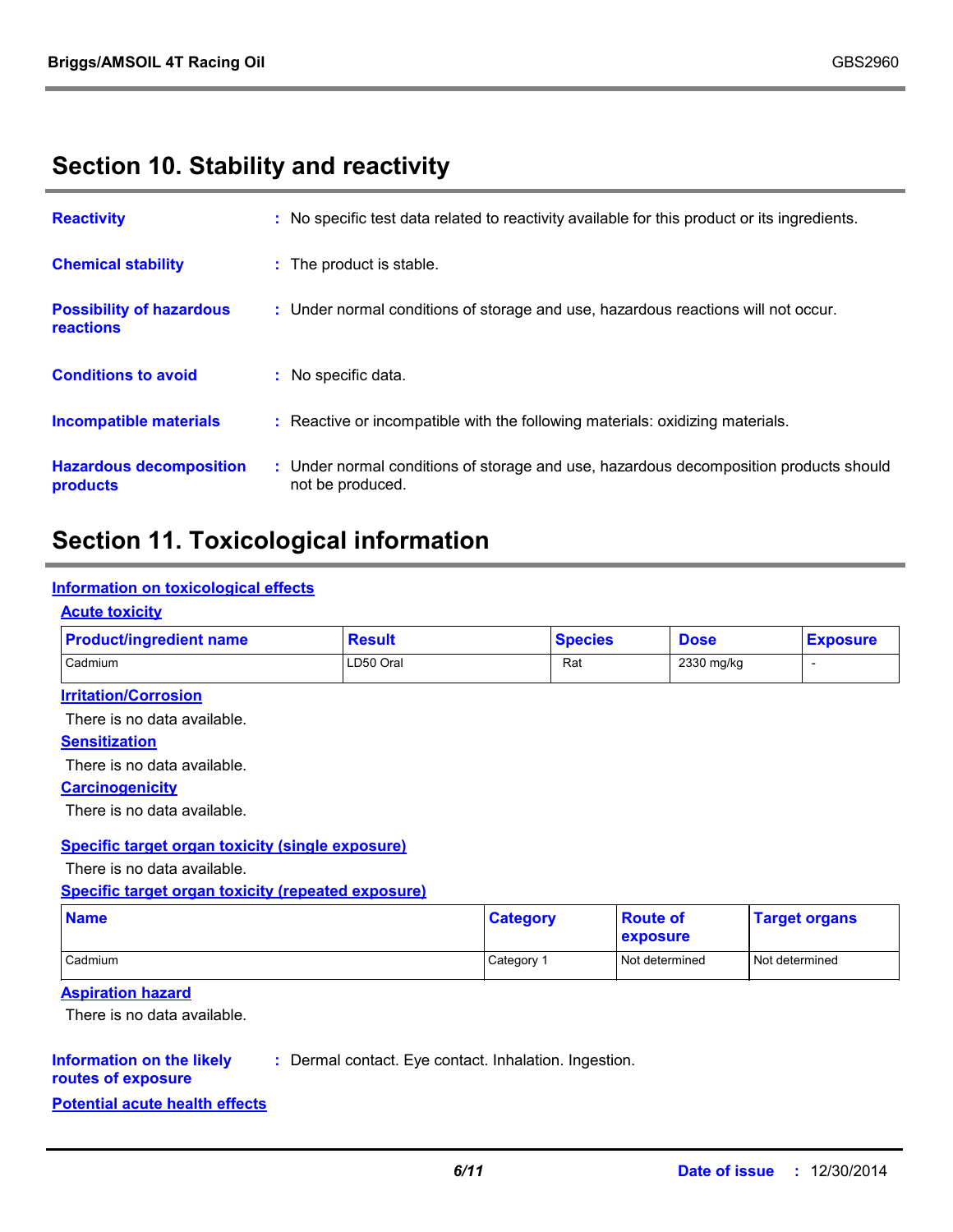| <b>Eye contact</b>                      | : No known significant effects or critical hazards.                                      |
|-----------------------------------------|------------------------------------------------------------------------------------------|
| <b>Inhalation</b>                       | : No known significant effects or critical hazards.                                      |
| <b>Skin contact</b>                     | : No known significant effects or critical hazards.                                      |
| <b>Ingestion</b>                        | : No known significant effects or critical hazards.                                      |
|                                         | Symptoms related to the physical, chemical and toxicological characteristics             |
| <b>Eye contact</b>                      | : No known significant effects or critical hazards.                                      |
| <b>Inhalation</b>                       | : No known significant effects or critical hazards.                                      |
| <b>Skin contact</b>                     | : No known significant effects or critical hazards.                                      |
| <b>Ingestion</b>                        | : No known significant effects or critical hazards.                                      |
|                                         | Delayed and immediate effects and also chronic effects from short and long term exposure |
| <b>Short term exposure</b>              |                                                                                          |
| <b>Potential immediate</b><br>effects   | : No known significant effects or critical hazards.                                      |
| <b>Potential delayed effects</b>        | : No known significant effects or critical hazards.                                      |
| <b>Long term exposure</b>               |                                                                                          |
| <b>Potential immediate</b><br>effects   | : No known significant effects or critical hazards.                                      |
| <b>Potential delayed effects</b>        | : No known significant effects or critical hazards.                                      |
| <b>Potential chronic health effects</b> |                                                                                          |
| <b>General</b>                          | : No known significant effects or critical hazards.                                      |
| <b>Carcinogenicity</b>                  | : No known significant effects or critical hazards.                                      |
| <b>Mutagenicity</b>                     | : No known significant effects or critical hazards.                                      |
| <b>Teratogenicity</b>                   | : No known significant effects or critical hazards.                                      |
| <b>Developmental effects</b>            | : No known significant effects or critical hazards.                                      |
| <b>Fertility effects</b>                | : No known significant effects or critical hazards.                                      |

#### **Numerical measures of toxicity**

**Acute toxicity estimates**

There is no data available.

### **Section 12. Ecological information**

#### **Toxicity**

| <b>Product/ingredient name</b> | <b>Result</b>                      | <b>Species</b>                                                            | <b>Exposure</b> |
|--------------------------------|------------------------------------|---------------------------------------------------------------------------|-----------------|
| Cadmium                        | Acute EC50 97 µg/l Fresh water     | Algae - Pseudokirchneriella subcapitata -<br>Exponential growth phase     | 72 hours        |
|                                | Acute EC50 0.095 mg/L Marine water | Algae - Ulva pertusa                                                      | 96 hours        |
|                                | Acute EC50 200 µg/l Fresh water    | Aquatic plants - Lemna minor                                              | 4 days          |
|                                | Acute LC50 0.072 µg/l Marine water | Crustaceans - Amphipoda - Adult                                           | 48 hours        |
|                                | Acute LC50 24 µg/l Fresh water     | Daphnia - Daphnia magna                                                   | 48 hours        |
|                                | Acute LC50 1 µg/l Fresh water      | Fish - Pimephales promelas - Juvenile<br>(Fledgling, Hatchling, Weanling) | 96 hours        |
|                                | Chronic NOEC 2 µg/l Fresh water    | Algae - Parachlorella kessleri -<br>Exponential growth phase              | 72 hours        |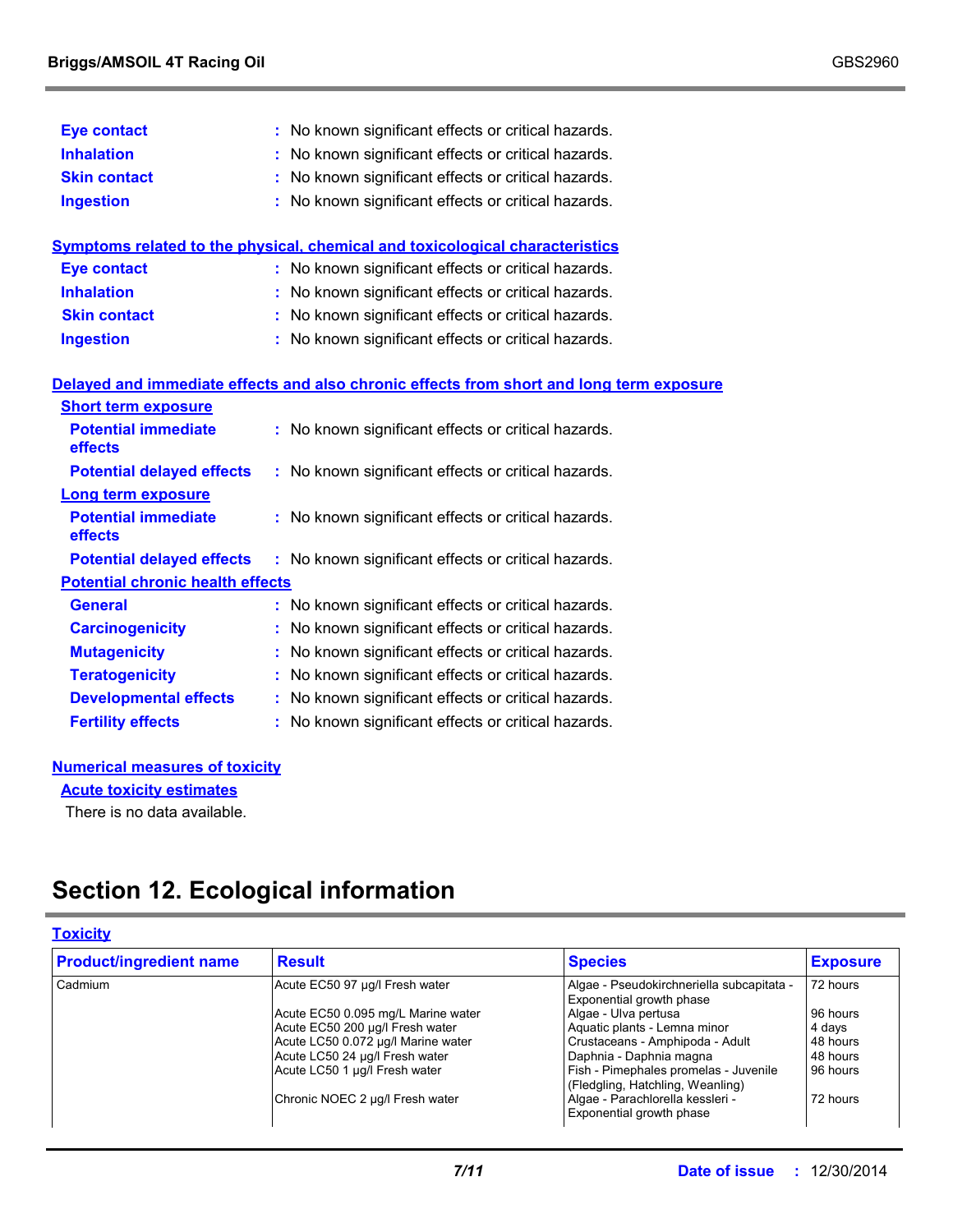|                                                  | Chronic NOEC 0.02 µg/l Fresh water                  | Fish - Cyprinus carpio | 4 weeks |
|--------------------------------------------------|-----------------------------------------------------|------------------------|---------|
|                                                  |                                                     |                        |         |
| <b>Persistence and degradability</b>             |                                                     |                        |         |
| There is no data available.                      |                                                     |                        |         |
| <b>Bioaccumulative potential</b>                 |                                                     |                        |         |
| There is no data available.                      |                                                     |                        |         |
| <b>Mobility in soil</b>                          |                                                     |                        |         |
| <b>Soil/water partition</b><br>coefficient (Koc) | $\therefore$ There is no data available.            |                        |         |
| <b>Other adverse effects</b>                     | : No known significant effects or critical hazards. |                        |         |
|                                                  |                                                     |                        |         |

### **Section 13. Disposal considerations**

The generation of waste should be avoided or minimized wherever possible. Disposal of this product, solutions and any by-products should comply with the requirements of environmental protection and waste disposal legislation and any regional local authority requirements. Dispose of surplus and non-recyclable products via a licensed waste disposal contractor. Waste should not be disposed of untreated to the sewer unless fully compliant with the requirements of all authorities with jurisdiction. Waste packaging should be recycled. Incineration or landfill should only be considered when recycling is not feasible. This material and its container must be disposed of in a safe way. Empty containers or liners may retain some product residues. Avoid dispersal of spilled material and runoff and contact with soil, waterways, drains and sewers. **Disposal methods :**

### **Section 14. Transport information**

|                                      | <b>DOT Classification</b> | <b>IMDG</b>              | <b>IATA</b>              |
|--------------------------------------|---------------------------|--------------------------|--------------------------|
| <b>UN number</b>                     | Not regulated.            | Not regulated.           | Not regulated.           |
| <b>UN proper</b><br>shipping name    | $\overline{\phantom{a}}$  |                          |                          |
| <b>Transport</b><br>hazard class(es) | $\overline{\phantom{a}}$  |                          |                          |
| <b>Packing group</b>                 | $\overline{\phantom{a}}$  | $\overline{\phantom{a}}$ | $\overline{\phantom{0}}$ |
| <b>Environmental</b><br>hazards      | No.                       | No.                      | No.                      |
| <b>Additional</b><br>information     |                           |                          |                          |

**AERG :** Not applicable.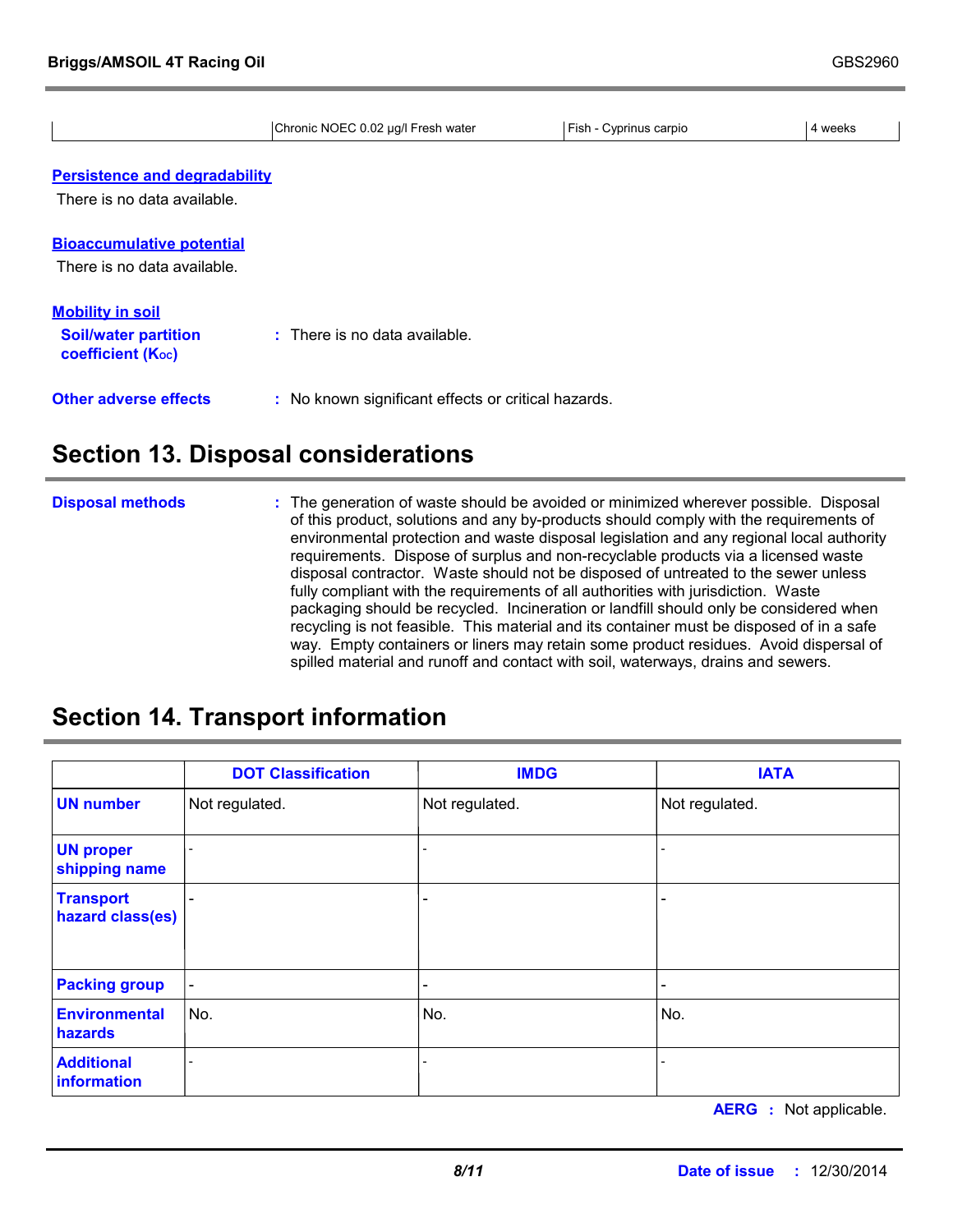|                                                                                                        | Special precautions for user : Transport within user's premises: always transport in closed containers that are<br>upright and secure. Ensure that persons transporting the product know what to do in the<br>event of an accident or spillage. |
|--------------------------------------------------------------------------------------------------------|-------------------------------------------------------------------------------------------------------------------------------------------------------------------------------------------------------------------------------------------------|
| <b>Transport in bulk according : Not available.</b><br>to Annex II of MARPOL<br>73/78 and the IBC Code |                                                                                                                                                                                                                                                 |

# **Section 15. Regulatory information**

| <b>U.S. Federal regulations</b>                                                   |  |                   |               |                       |                                         | : United States inventory (TSCA 8b): All components are listed or exempted.<br>Clean Water Act (CWA) 307: Phosphorodithioic acid, O,O-di-C1-14-alkyl esters, zinc<br>salts; Phosphorodithioic acid, mixed O,O-bis(1,3-dimethylbutyl and iso-Pr) esters, zinc |                                                 |                                                 |
|-----------------------------------------------------------------------------------|--|-------------------|---------------|-----------------------|-----------------------------------------|--------------------------------------------------------------------------------------------------------------------------------------------------------------------------------------------------------------------------------------------------------------|-------------------------------------------------|-------------------------------------------------|
|                                                                                   |  |                   |               |                       |                                         | salts; Ethylbenzene; Naphthalene; Cadmium; Lead; Arsenic                                                                                                                                                                                                     |                                                 |                                                 |
|                                                                                   |  |                   |               |                       |                                         | Clean Water Act (CWA) 311: Ethylbenzene; Naphthalene; Xylene                                                                                                                                                                                                 |                                                 |                                                 |
| <b>Clean Air Act Section 112</b><br>(b) Hazardous Air<br><b>Pollutants (HAPs)</b> |  | : Not listed      |               |                       |                                         |                                                                                                                                                                                                                                                              |                                                 |                                                 |
| <b>Clean Air Act Section 602</b><br><b>Class I Substances</b>                     |  | : Not listed      |               |                       |                                         |                                                                                                                                                                                                                                                              |                                                 |                                                 |
| <b>Clean Air Act Section 602</b><br><b>Class II Substances</b>                    |  | : Not listed      |               |                       |                                         |                                                                                                                                                                                                                                                              |                                                 |                                                 |
| <b>DEA List I Chemicals</b><br>(Precursor Chemicals)                              |  | : Not listed      |               |                       |                                         |                                                                                                                                                                                                                                                              |                                                 |                                                 |
| <b>DEA List II Chemicals</b><br><b>(Essential Chemicals)</b>                      |  | : Not listed      |               |                       |                                         |                                                                                                                                                                                                                                                              |                                                 |                                                 |
| <b>SARA 302/304</b>                                                               |  |                   |               |                       |                                         |                                                                                                                                                                                                                                                              |                                                 |                                                 |
| No products were found.                                                           |  |                   |               |                       |                                         |                                                                                                                                                                                                                                                              |                                                 |                                                 |
| <b>SARA 304 RQ</b>                                                                |  | : Not applicable. |               |                       |                                         |                                                                                                                                                                                                                                                              |                                                 |                                                 |
| <b>SARA 311/312</b>                                                               |  |                   |               |                       |                                         |                                                                                                                                                                                                                                                              |                                                 |                                                 |
| <b>Classification</b>                                                             |  | : Not applicable. |               |                       |                                         |                                                                                                                                                                                                                                                              |                                                 |                                                 |
| <b>Composition/information on ingredients</b>                                     |  |                   |               |                       |                                         |                                                                                                                                                                                                                                                              |                                                 |                                                 |
| <b>Name</b>                                                                       |  |                   | $\frac{9}{6}$ | <b>Fire</b><br>hazard | <b>Sudden</b><br>release of<br>pressure | <b>Reactive</b>                                                                                                                                                                                                                                              | <b>Immediate</b><br>(acute)<br>health<br>hazard | <b>Delayed</b><br>(chronic)<br>health<br>hazard |
| Phosphorodithioic acid, O,O-di-C1-14-alkyl<br>esters, zinc salts                  |  |                   | $1 - 5$       | No.                   | No.                                     | No.                                                                                                                                                                                                                                                          | Yes.                                            | No.                                             |
| Cadmium                                                                           |  |                   | $0 - 0.1$     | No.                   | No.                                     | No.                                                                                                                                                                                                                                                          | Yes.                                            | Yes.                                            |

#### **SARA 313**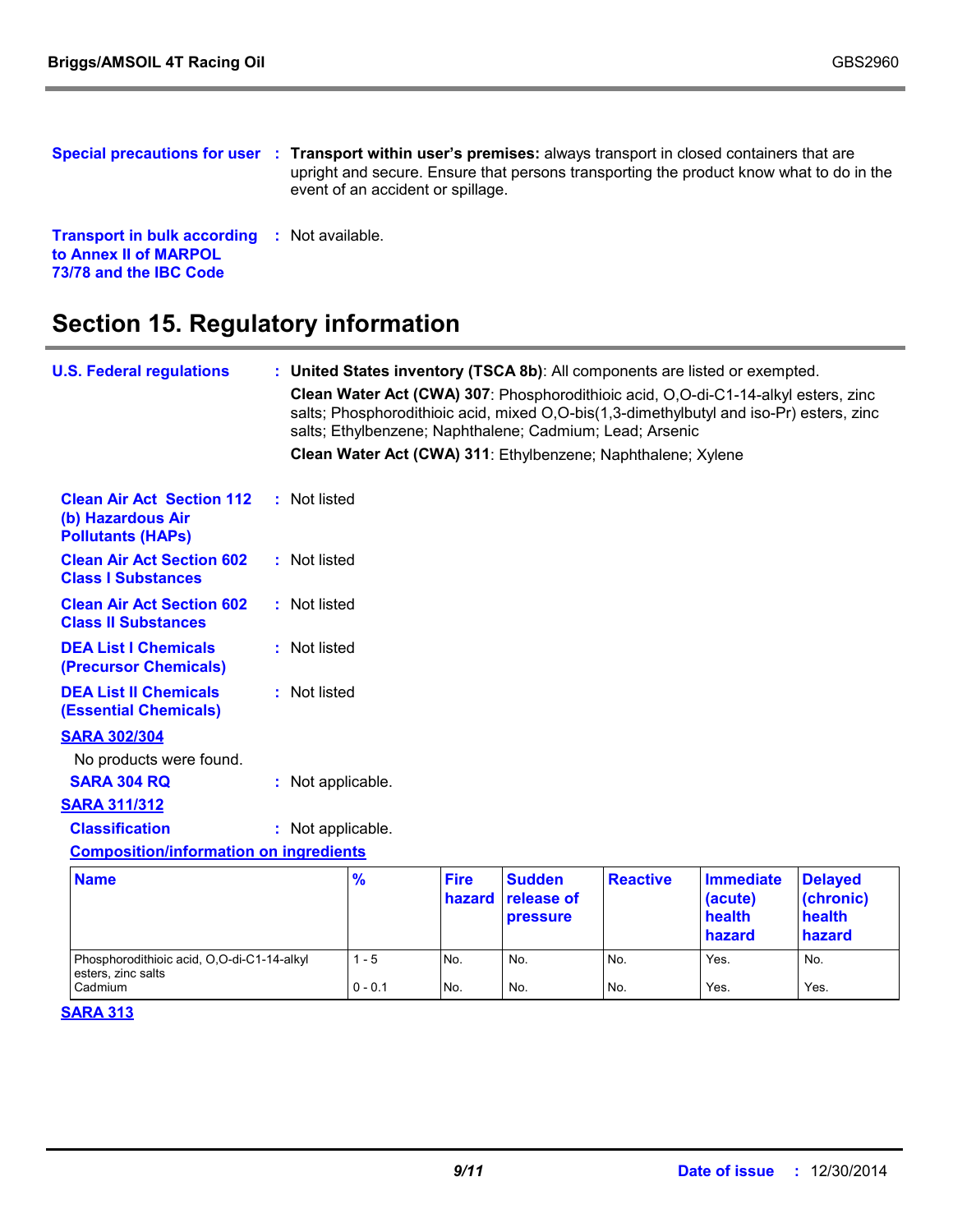|                                           | <b>Product name</b>                                                   | <b>CAS number</b>       | $\frac{9}{6}$        |
|-------------------------------------------|-----------------------------------------------------------------------|-------------------------|----------------------|
| <b>Form R - Reporting</b><br>requirements | Phosphorodithioic acid, O.O-di-C1-14-alkyl esters, zinc salts<br>Lead | 68649-42-3<br>7439-92-1 | $1 - 5$<br>$0 - 0.1$ |
| <b>Supplier notification</b>              | Phosphorodithioic acid, O.O-di-C1-14-alkyl esters, zinc salts         | 68649-42-3              | $1 - 5$              |

SARA 313 notifications must not be detached from the SDS and any copying and redistribution of the SDS shall include copying and redistribution of the notice attached to copies of the SDS subsequently redistributed.

#### **State regulations**

| <b>Massachusetts</b> | : The following components are listed: Distillates, hydrotreated light paraffinic                                                                                                                  |
|----------------------|----------------------------------------------------------------------------------------------------------------------------------------------------------------------------------------------------|
| <b>New York</b>      | : None of the components are listed.                                                                                                                                                               |
| <b>New Jersey</b>    | : The following components are listed: Distillates, hydrotreated heavy paraffinic;<br>Distillates, hydrotreated light paraffinic; Phosphorodithioic acid, O,O-di-C1-14-alkyl<br>esters, zinc salts |
| <b>Pennsylvania</b>  | : The following components are listed: Phosphorodithioic acid, O,O-di-C1-14-alkyl esters,<br>zinc salts                                                                                            |

#### **California Prop. 65**

**WARNING:** This product contains less than 0.1% of a chemical known to the State of California to cause cancer. **WARNING:** This product contains less than 1% of a chemical known to the State of California to cause birth defects or other reproductive harm.

| <b>Ingredient name</b> | <b>Cancer</b> | <b>Reproductive</b> | <b>No significant risk</b><br>level             | <b>Maximum</b><br>acceptable dosage<br>level |
|------------------------|---------------|---------------------|-------------------------------------------------|----------------------------------------------|
| Paraffin oils          | Yes.          | No.                 | No.                                             | No.                                          |
| <b>Ethylbenzene</b>    | Yes.          | No.                 | 41 µg/day (ingestion)<br>54 µg/day (inhalation) | No.                                          |
| Naphthalene            | Yes.          | No.                 | Yes.                                            | No.                                          |
| Cadmium                | Yes.          | Yes.                | 0.05 µg/day (inhalation)                        | 4.1 µg/day (ingestion)                       |
| Lead                   | Yes.          | Yes.                | 15 µg/day (ingestion)                           | Yes.                                         |
| Arsenic                | Yes.          | No.                 | 0.06 µg/day (inhalation)                        | No.                                          |

#### **International regulations**

**Chemical Weapon Convention List Schedules I, II & III Chemicals**

| <b>Ingredient name</b>               | <b>List name</b> | <b>Status</b> |
|--------------------------------------|------------------|---------------|
| Not listed.                          |                  |               |
| Mantucal Ductoral (Announce A.D.O.E) |                  |               |

#### **Montreal Protocol (Annexes A, B, C, E)**

| <b>Ingredient name</b>                                       | <b>List name</b> | <b>Status</b> |  |
|--------------------------------------------------------------|------------------|---------------|--|
| Not listed.                                                  |                  |               |  |
| <b>Stockholm Convention on Persistent Organic Pollutants</b> |                  |               |  |

### Not listed. **Ingredient name Constanting Constanting List name Constanting Constanting Constanting Constanting Constanting Constanting Constanting Constanting Constanting Constanting Constanting Constanting Constanting Constanting**

#### **Rotterdam Convention on Prior Inform Consent (PIC)**

| <b>Ingredient name</b> | <b>List name</b> | <b>Status</b> |
|------------------------|------------------|---------------|
| Not listed.            |                  |               |

**UNECE Aarhus Protocol on POPs and Heavy Metals**